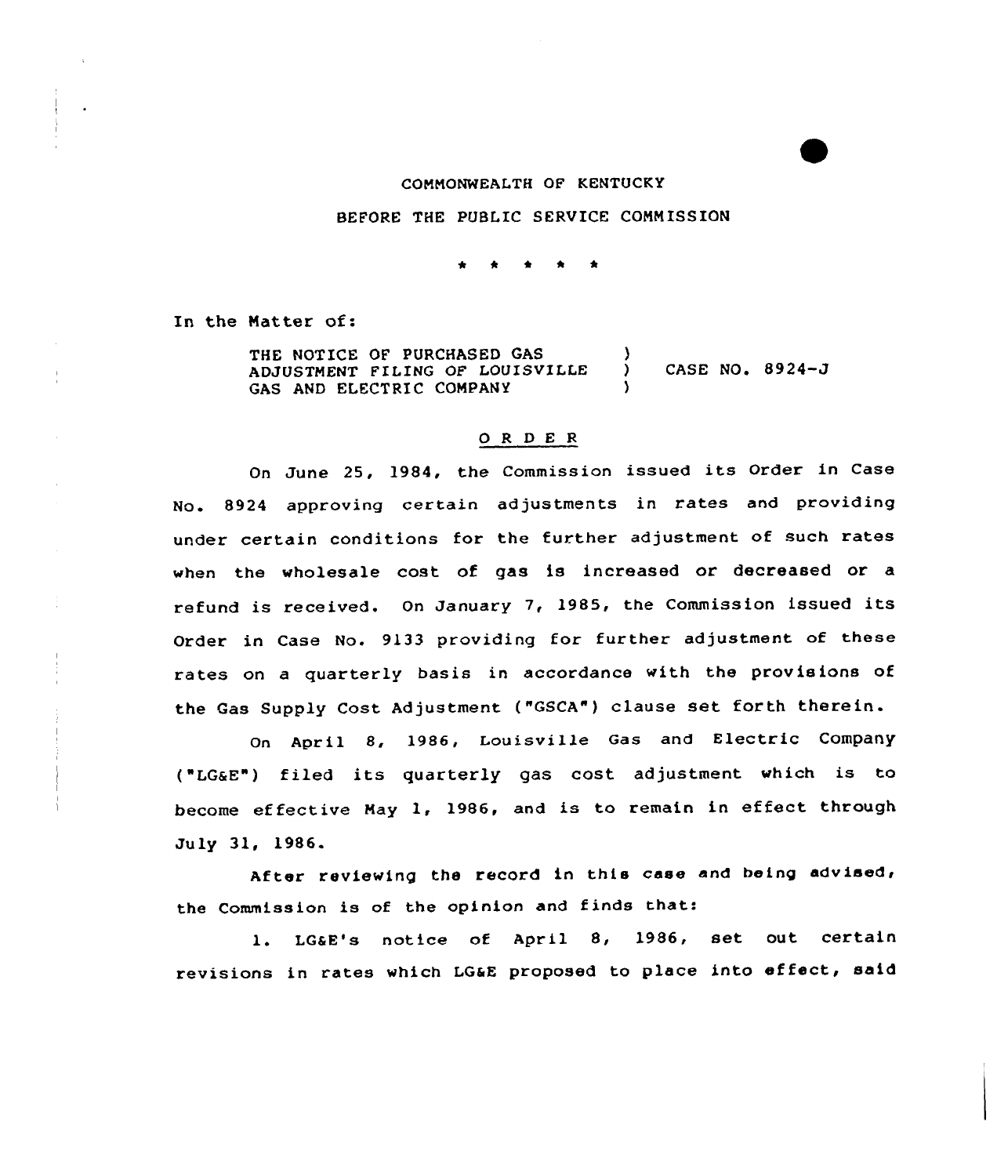rates being designed to pass on the wholesale decrease in gas costs from its supplier in the amount of 1.582 cents per 100 cubic feet.

2. LG&E's notice set out a total refund factor of 0.305 cents per 100 cubic feet, which includes a current quarter refund from Texas Gas of 8720,314, plus interest.

3. LG&E proposed <sup>a</sup> total adjustment in the amount of (3.342) cents per 100 cubic feet, a decrease of 1.554 cents per 100 cubic feet. This decrease represents the combined effect of the supplier decrease and refund adjustments.

4. The adjustment in rates set out in the Appendix to this Order, determined under the GSCA provisions approved by the Commission in Case No. 8924 dated June 25, 1984, and Case No. 9133 dated January 7, 1985, is fair, just and reasonable and in the public interest and should be effective with gas supplied on and after Nay 1, 1986.

IT IS THEREFORE ORDERED that:

1. The rates in the Appendix to this Order be and they hereby are authorized effective with gas supplied on and after Nay 1, <sup>1986</sup>'.

Within 30 days from the date of this Order LG&E shall file with this Commission its revised tariffs setting out the rates authorized herein.

 $-2-$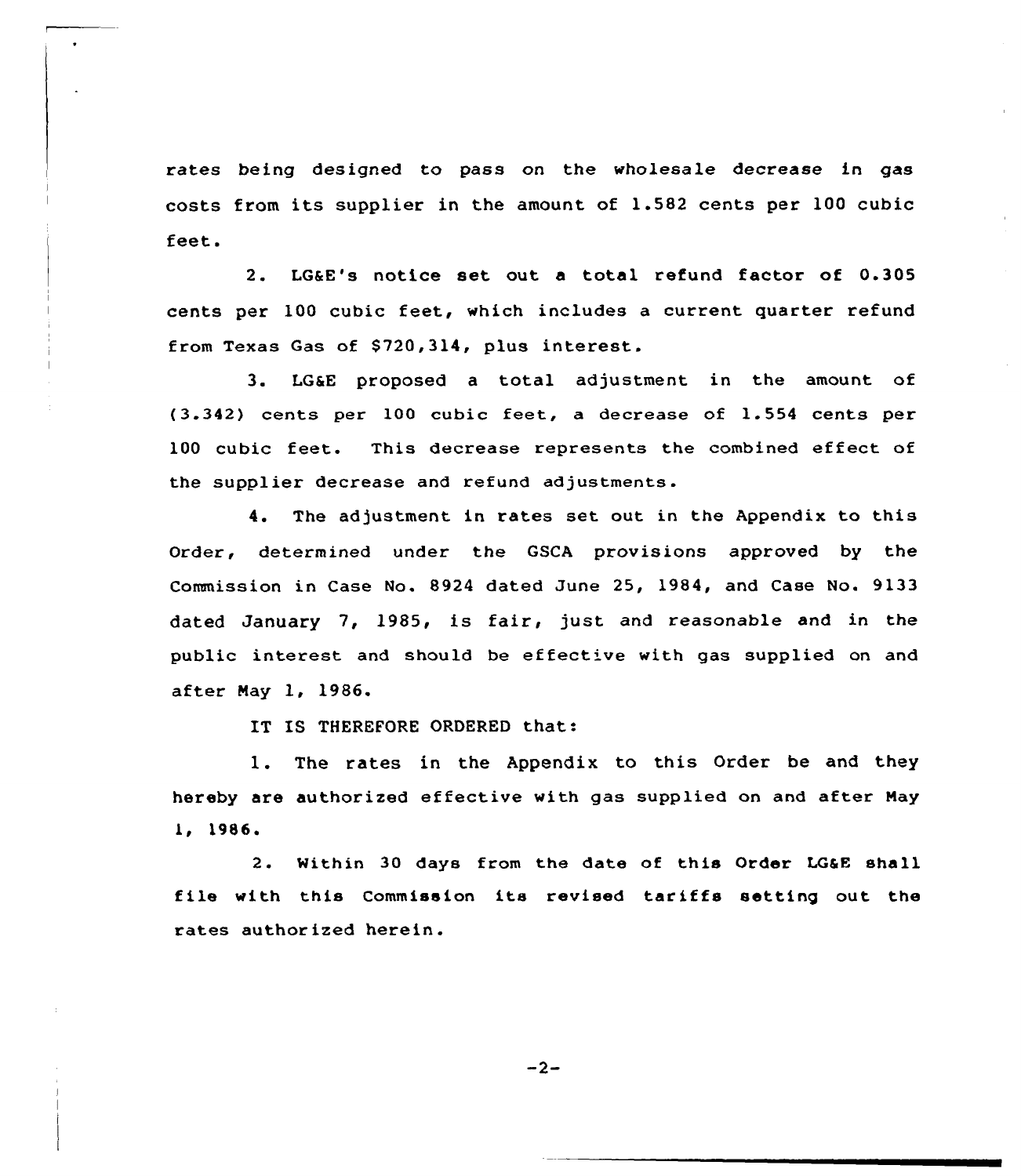Done at Frankfort, Kentucky, this 15th day of April, 1986. PUBLIC SERVICE CONNISSION

hul D. Henen Chairman ú. Vice Chairman

run Millelian,

ATT EST:

**Secretary**